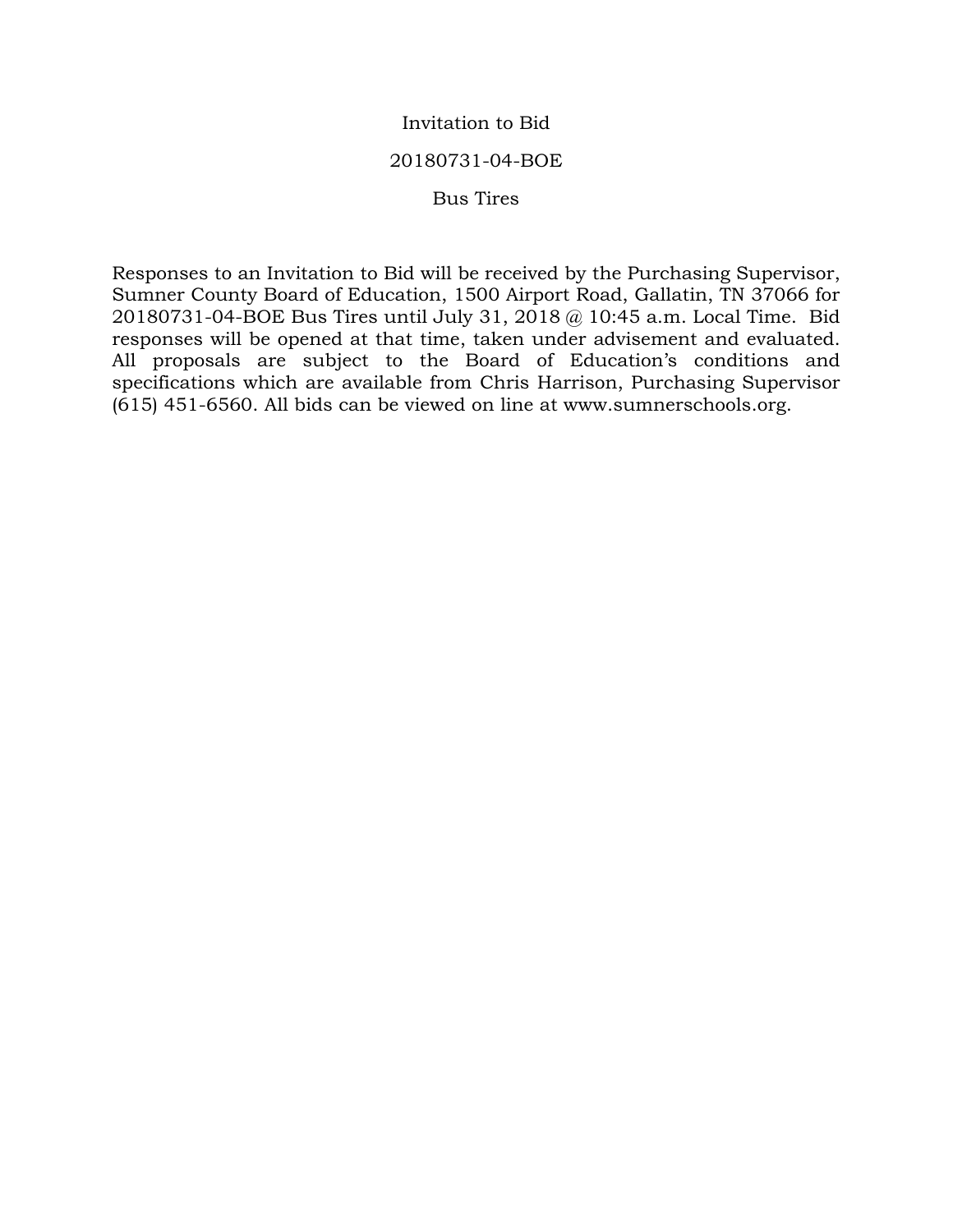# **INVITATION TO BID (ITB)**

#### **NUMBER: 20180731-04-BOE**

# **SUMNER COUNTY BOARD OF EDUCATION**

*This solicitation document serves as the written determination of the SCS Purchasing Supervisor that the use of Competitive Sealed Proposal for this solicitation is in the best interest of SCS.*

#### **RFP Title: BUS TIRES**



# **Purchasing Staff Contact:**

615-451-6560 615-451-6569 chris.harrison@sumnerschools.org janice.wright@sumnerschools.org

Chris Harrison Janice Wright Purchasing Supervisor **Purchasing Coordinator** 

Release Date: July 16, 2018 **Proposal Due Date: July 31, 2018 @ 10:45 a.m. Local Time**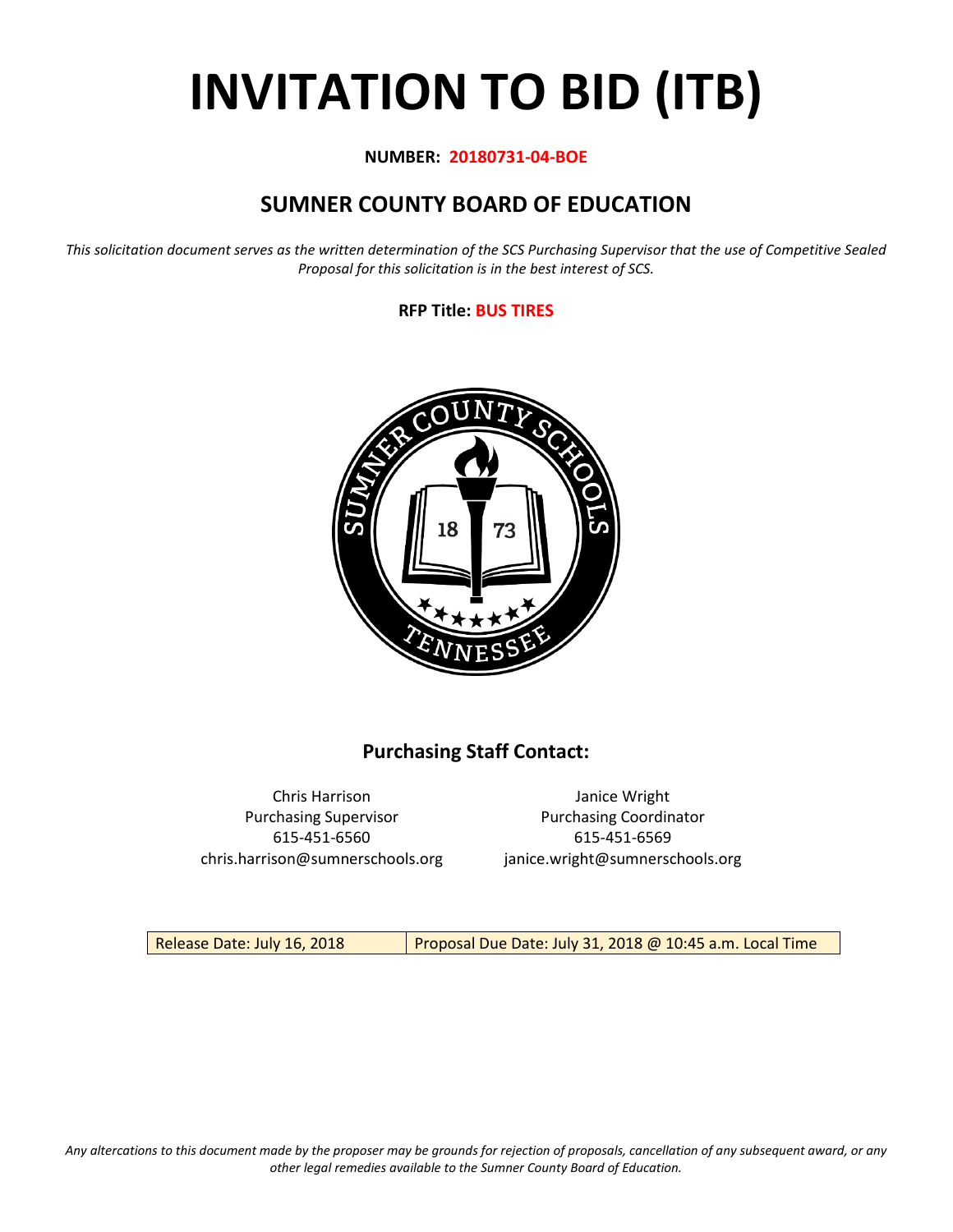# **NOTICE TO PROPOSERS**

There may be one or more amendments to this ITB. In order to receive communication for any such amendments issued specifically to this ITB, the proposer must provide the information requested below to the Sumner County Board of Education (SCS) Purchasing Department. The information may be sent by email to: Chris Harrison, Purchasing Supervisor, chris.harrison@sumnerschools.org. SCS will send amendments only to those proposers which complete and return this information in a timely manner.

| <b>ITB Number:</b>      | 20180731-04-BOE Bus Tires |
|-------------------------|---------------------------|
| Company Name:           |                           |
| <b>Mailing Address:</b> |                           |
|                         |                           |
|                         |                           |
| Phone Number:           |                           |
| <b>Contact Person:</b>  |                           |
| <b>Email Address:</b>   |                           |
|                         |                           |
|                         |                           |
| <b>Printed Name:</b>    |                           |
| Date:                   |                           |

Emailed amendments will be sent in a Microsoft Word (Office for Windows) or Portable Document Format (pdf) format. Any alterations to the document made by the proposer may be grounds for rejection of proposal, cancellation of any subsequent award or any other legal remedies available to SCS.

Amendments will also be posted on the SCS website **https://sumnerschools.org/index.php/current-bids-and-rfps** and attached to the solicitation listing as a PDF or WORD file. Check the particular solicitation on the Current Bids and RFPs webpage for any posted amendments.

By completing and returning this form, the Proposer has expressed its intent to provide a proposal for **20180731-04-BOE Bus Tires.**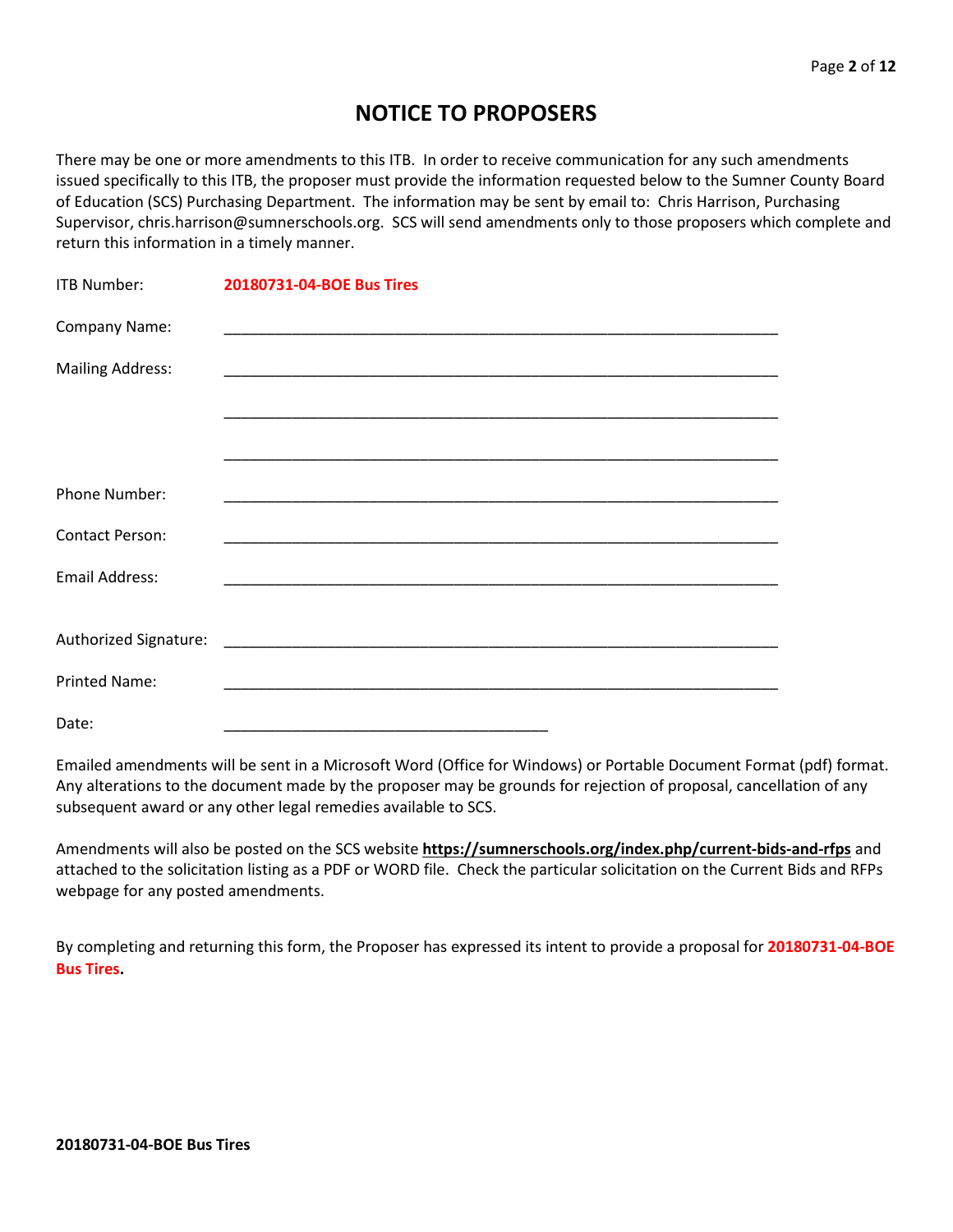# **TABLE OF CONTENTS**

- 1. Specification
- 2. Source Selection and Contract Award
- 3. Schedule of Events
- 4. Delivery of Proposals
- 5. Protests
- 6. New Vendors
- 7. Attachments
	- A. Bid Form/Certification
	- B. IRS Form W9
	- C. Attestation Re Personnel
	- D. Standard Terms and Conditions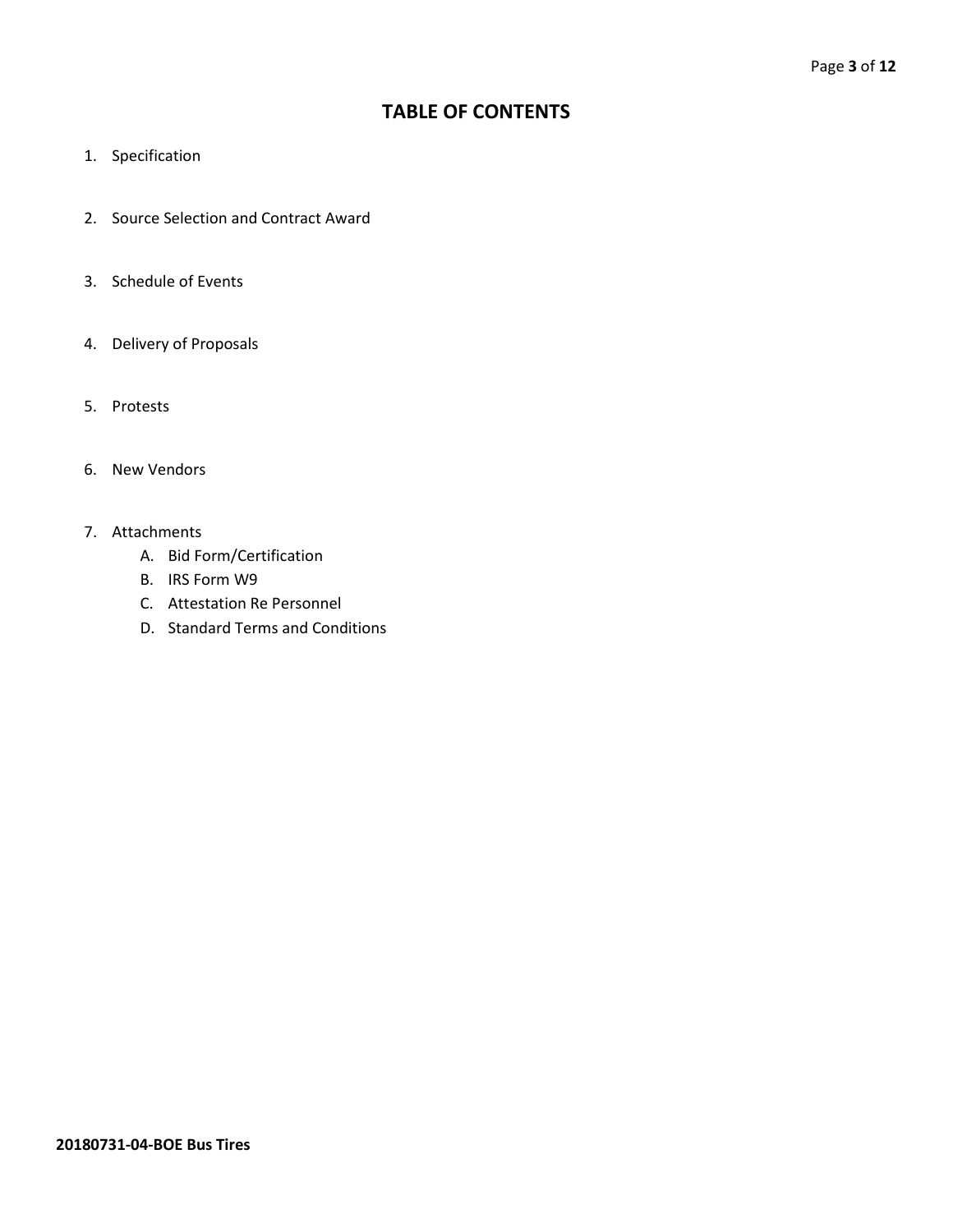#### 1. Specification

All pricing shall be valid from September 1, 2018 thru August 31, 2019.

#### **New Small Steer Tire**

\*Price must include all fees.

- 255/70R22.5
- Minimum Tread Depth: 17/32
- Load Range H
- Brands/Series Accepted
	- o Bridgestone R250 ED
	- o Michelin XZE

#### **New Large Steer Tire**

\*Must meet Tennessee School Bus specifications.

\*\*Price must include all fees and the reduction for the casing allowance.

- 11R22.5
- Minimum Tread Depth: 17/32
- Load Range H
- Brands/Series Accepted
	- o Bridgestone R268
	- o Michelin XZE2

#### **Casing Allowance**

- Price to purchase used casings for 11R22.5 tires.
- Proposer is required to accept all casings meeting the specifications.

For questions regarding these specifications, contact Kevin Kepley (Transportation Department) at 615-452-1520 or by email at [kevin.kepley@sumnerschools.org.](mailto:kevin.kepley@sumnerschools.org)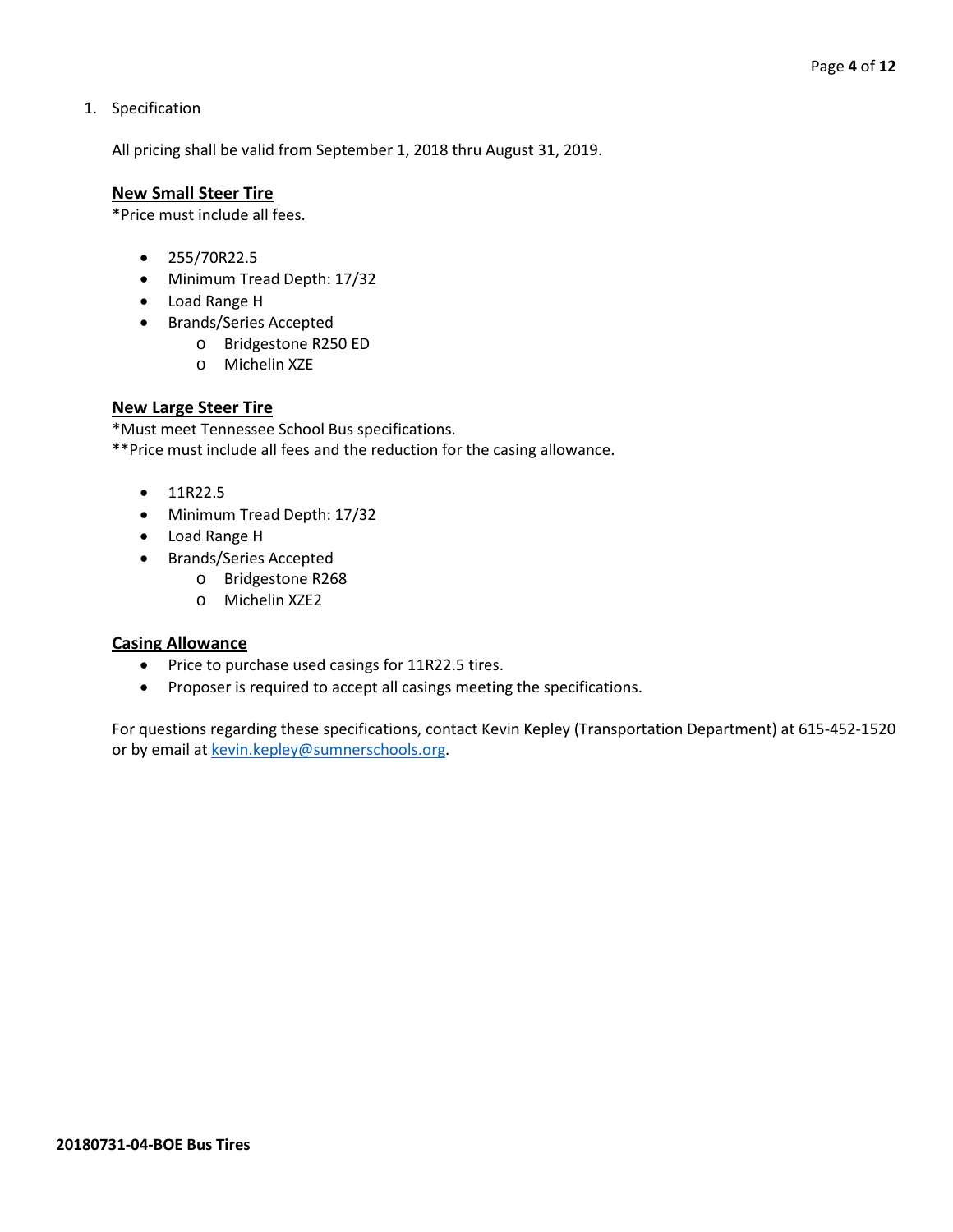- 2. Source Selection and Contract Award
	- Award, if made, will be made to the proposer submitting the lowest cost proposal and whom is also determined to be Responsive.
		- o General Criteria to be determined "Responsive"
			- Does the proposal include all required information?
			- Does the proposal include completed attachment forms?
			- Was the proposal delivered on or before the stated deadline?
	- SCS reserves the right to reject any proposal that takes exception to the specifications unless prior approval is requested and granted by SCS.
	- Upon mutual agreement by both parties, SCS shall grant the right to extend the terms, conditions and prices of contract(s) awarded from this ITB to other Institutions (such as State, Local and/or Public Agencies) who express an interest in participating in any contract that results from this ITB. Each of the "piggyback" Institutions will issue their own purchasing documents for purchase of the goods/services. Proposer agrees that SCS shall bear no responsibility or liability for any agreements between Proposer and the other Institution(s) who desire to exercise this option.
- 3. Schedule of Events

| <b>RFP Issued</b>              | July 16, 2018              |
|--------------------------------|----------------------------|
| <b>RFP Submission DEADLINE</b> | July 31, 2018 @ 10:45 a.m. |

4. Delivery of Proposals

Sealed proposals will be accepted until **July 31, 2018 at 10:45 a.m. Local Time**. Proposals received after that time will be deemed invalid. Vendors mailing proposal packages must allow sufficient time to ensure receipt of their package by the time specified. There will be no exceptions. Proposals will be opened and read aloud. The reading of the bids will begin at **10:45 a.m. Local Time**.

Due to the nature of deliveries to the SCS Support Services Facility by carriers such as UPS, FedEx and such like; the proposal package will be accepted if the date and time on the delivery confirmation are indicated to be on or before the Proposal Deadline.

Delivery Address: Sumner County Board of Education Attn: Purchasing Supervisor 1500 Airport Road Gallatin, TN 37066

The package containing the proposal must be sealed and clearly marked on the outside of the package: **"20180731-04-BOE Bus Tires" DO NOT OPEN**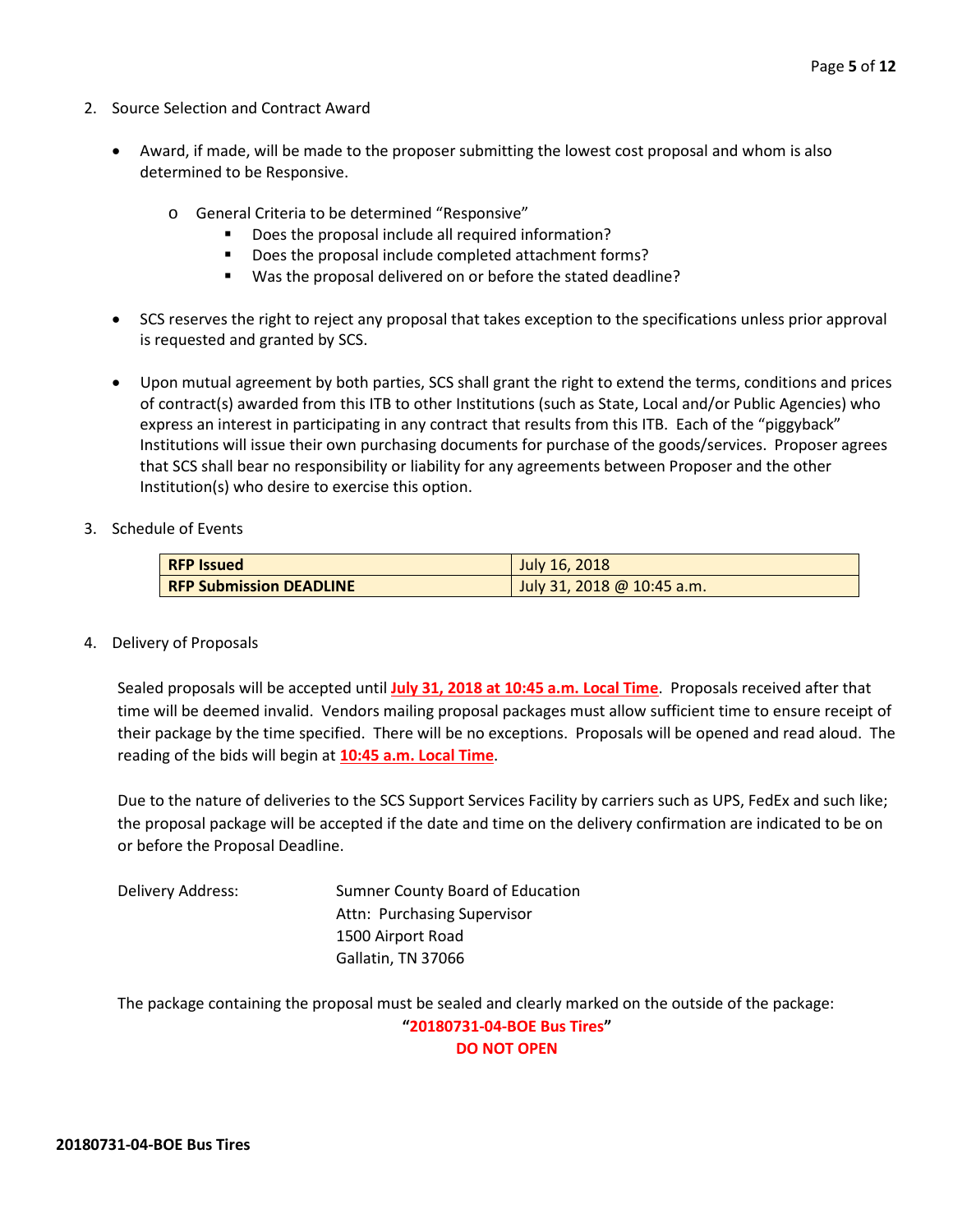#### 5. Protests

In the event that any interested party finds any part of the listed specifications, terms or conditions to be discrepant, incomplete or otherwise questionable in any respect; it shall be the responsibility of the concerned party to notify the SCS Purchasing Office of such matters immediately upon receipt of the ITB. All notifications must be sent to the Purchasing Supervisor via email at [purchasing@sumnerschools.org.](mailto:purchasing@sumnerschools.org)

Any actual or prospective Proposer who is aggrieved in connection with the ITB or award of a contract may protest to the Purchasing Supervisor and/or the Sumner County Board of Education at its regularly scheduled meeting.

#### 6. New Vendors

- To comply with Internal Revenue Service requirements, all vendors who perform any type of service are required to have a current IRS Form W-9 on file with the SCS Finance Department. It is a mandatory requirement to complete the IRS Form W-9 (Attachment 1) included in this RFP.
- To comply with the Tennessee Lawful Employment Act (50-1-702 and 50-1-703), non-employees (individuals paid directly by the employer in exchange for the individual's labor or services) must have on file one (1) of the following documents:
	- o A valid Tennessee driver's license or photo identification;
	- o A valid driver's license or photo identification from another state where the license requirements are at least as strict as those in Tennessee;
	- o A birth certificate issued by a U.S. state, jurisdiction or territory;
	- o A U.S. government issued certified birth certificate;
	- o A valid, unexpired U.S. passport;
	- o A U.S. certificate of birth abroad (DS-1350 or FS-545)
	- o A report of birth abroad of a U.S. citizen (FS-240);
	- o A certificate of citizenship (N560 or N561);
	- o A certificate of naturalization (N550, N570 or N578);
	- o A U.S citizen identification card (I-197 or I-179); or
	- o Valid alien registration documentation or other proof of current immigration registration recognized by the United States Department of Homeland Security that contains the individual's complete legal name and current alien admission number or alien file number (or numbers if the individual has more than one number).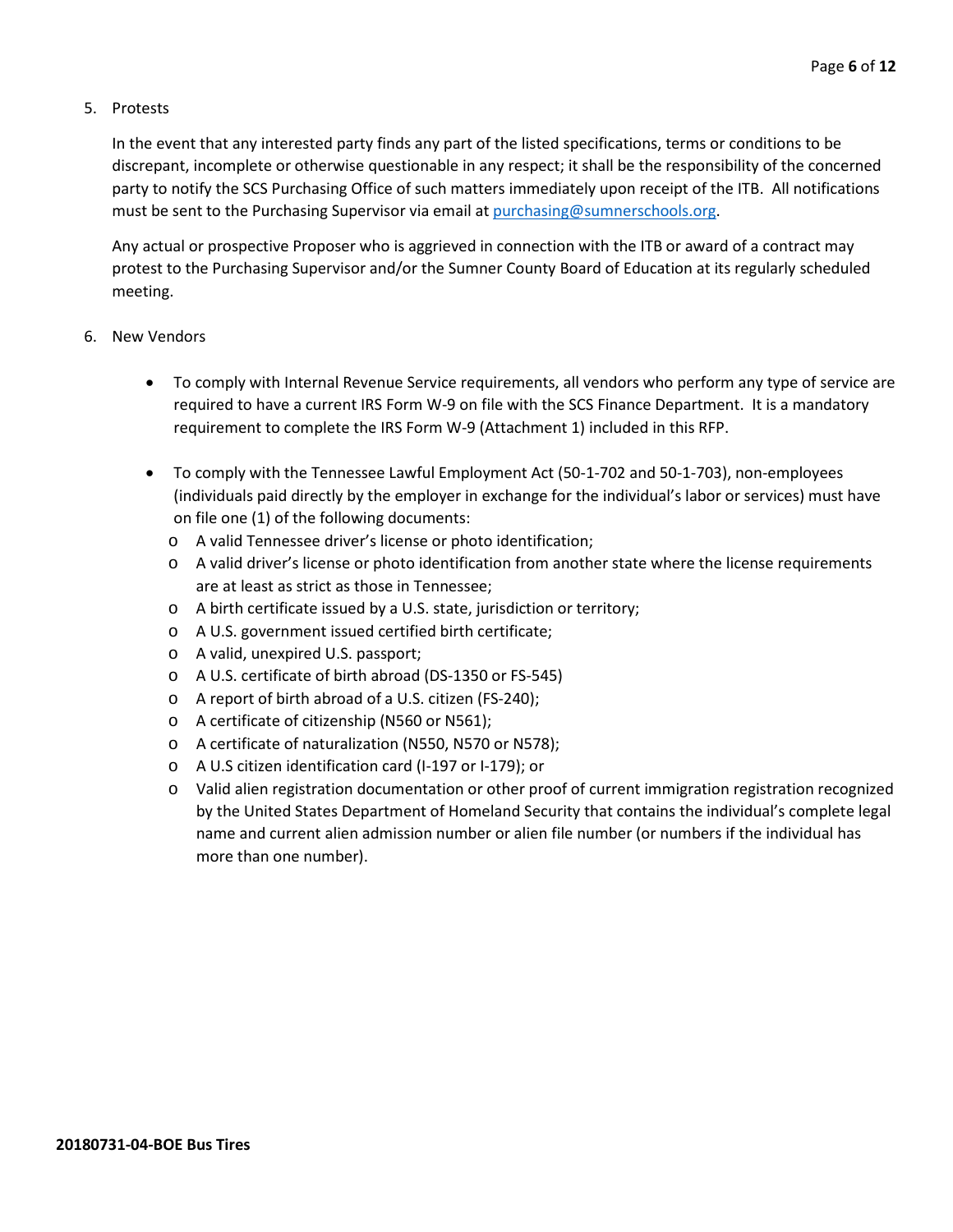#### **7.A Bid Form**



Attn: Purchasing Supervisor 1500 Airport Road Gallatin, TN 37066

Date

| <b>DESCRIPTION</b>                          | <b>COST PER TIRE</b> |
|---------------------------------------------|----------------------|
| <b>New Small Steer Tire</b><br><b>Brand</b> |                      |
|                                             |                      |
| New Large Steer Tire                        |                      |
| <b>Brand</b>                                |                      |
| <b>Casing Allowance</b>                     | each                 |

| <b>AUTHORIZED SIGNATURE:</b> |  |
|------------------------------|--|
| <b>PRINTED NAME:</b>         |  |
| TITLE:                       |  |
| <b>COMPANY NAME:</b>         |  |
| <b>PHONE:</b>                |  |
| <b>EMAIL</b>                 |  |

By checking this box, Proposer agrees that SCS reserves the right to extend the terms, conditions and prices of this contract to other Institutions (such as State, Local and/or Public Agencies) who express an interest in participating in any contract that results from this ITB. Each of the piggyback Institutions will issue their own purchasing documents for the goods/service. Proposer agrees that SCS shall bear no responsibility or liability for any agreements between Proposer and the other Institution(s) who desire to exercise this option.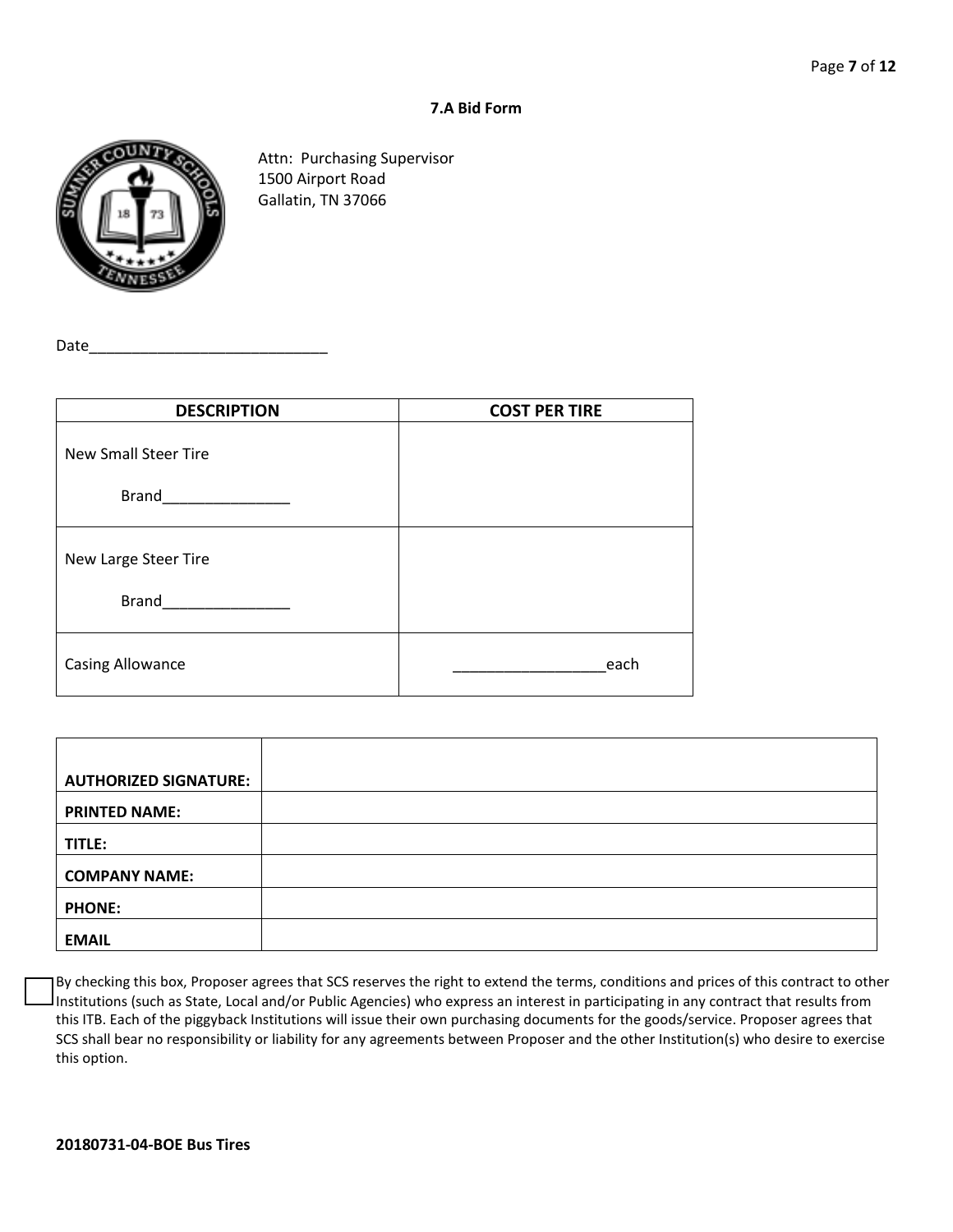#### 7.B IRS Form W9

| σû                                                                                                                                                                                                                                                                                                                                                                                                                                                                                                                                                                                                                                                                                                                                                                                                                                                                                                                                                                                                                                        | <b>Request for Taxpayer</b><br>(Rev. December 2014)<br><b>Identification Number and Certification</b><br>Department of the Treasury<br>Internal Revenue Service<br>1 Name (as shown on your income tax return). Name is required on this line; do not leave this line blank.<br>2 Business name/disregarded entity name, if different from above |                                                                                                                                                                                                                                                                                                                                                                       |                                                                                                                                                                                                        |                            |  |                        |  | send to the IRS. |  | Give Form to the<br>requester. Do not |  |
|-------------------------------------------------------------------------------------------------------------------------------------------------------------------------------------------------------------------------------------------------------------------------------------------------------------------------------------------------------------------------------------------------------------------------------------------------------------------------------------------------------------------------------------------------------------------------------------------------------------------------------------------------------------------------------------------------------------------------------------------------------------------------------------------------------------------------------------------------------------------------------------------------------------------------------------------------------------------------------------------------------------------------------------------|--------------------------------------------------------------------------------------------------------------------------------------------------------------------------------------------------------------------------------------------------------------------------------------------------------------------------------------------------|-----------------------------------------------------------------------------------------------------------------------------------------------------------------------------------------------------------------------------------------------------------------------------------------------------------------------------------------------------------------------|--------------------------------------------------------------------------------------------------------------------------------------------------------------------------------------------------------|----------------------------|--|------------------------|--|------------------|--|---------------------------------------|--|
| page<br>4 Exemptions (codes apply only to<br>3 Check appropriate box for federal tax classification; check only one of the following seven boxes:<br>Specific Instructions on<br>certain entities, not individuals; see<br>C Corporation<br>S Corporation Partnership<br>Individual/sole proprietor or<br>Trust/estate<br>instructions on page 3):<br>single-member LLC<br>Print or type<br>Exempt payee code (if any)<br>Limited liability company. Enter the tax classification (C=C corporation, S=S corporation, P=partnership) ▶<br>Exemption from FATCA reporting<br>Note. For a single-member LLC that is disregarded, do not check LLC; check the appropriate box in the line above for<br>the tax classification of the single-member owner.<br>code (if anv)<br>(Applies to accounts maintained outside the U.S.)<br>Other (see instructions)<br>5 Address (number, street, and apt. or suite no.)<br>Requester's name and address (optional)<br>6 City, state, and ZIP code<br>See<br>7 List account number(s) here (optional) |                                                                                                                                                                                                                                                                                                                                                  |                                                                                                                                                                                                                                                                                                                                                                       |                                                                                                                                                                                                        |                            |  |                        |  |                  |  |                                       |  |
| Part I                                                                                                                                                                                                                                                                                                                                                                                                                                                                                                                                                                                                                                                                                                                                                                                                                                                                                                                                                                                                                                    |                                                                                                                                                                                                                                                                                                                                                  | <b>Taxpayer Identification Number (TIN)</b>                                                                                                                                                                                                                                                                                                                           |                                                                                                                                                                                                        |                            |  |                        |  |                  |  |                                       |  |
|                                                                                                                                                                                                                                                                                                                                                                                                                                                                                                                                                                                                                                                                                                                                                                                                                                                                                                                                                                                                                                           |                                                                                                                                                                                                                                                                                                                                                  |                                                                                                                                                                                                                                                                                                                                                                       |                                                                                                                                                                                                        |                            |  | Social security number |  |                  |  |                                       |  |
| Enter your TIN in the appropriate box. The TIN provided must match the name given on line 1 to avoid<br>backup withholding. For individuals, this is generally your social security number (SSN). However, for a<br>resident alien, sole proprietor, or disregarded entity, see the Part I instructions on page 3. For other<br>entities, it is your employer identification number (EIN). If you do not have a number, see How to get a<br>TIN on page 3.                                                                                                                                                                                                                                                                                                                                                                                                                                                                                                                                                                                |                                                                                                                                                                                                                                                                                                                                                  |                                                                                                                                                                                                                                                                                                                                                                       | or                                                                                                                                                                                                     |                            |  |                        |  |                  |  |                                       |  |
| <b>Employer identification number</b><br>Note. If the account is in more than one name, see the instructions for line 1 and the chart on page 4 for<br>guidelines on whose number to enter.                                                                                                                                                                                                                                                                                                                                                                                                                                                                                                                                                                                                                                                                                                                                                                                                                                               |                                                                                                                                                                                                                                                                                                                                                  |                                                                                                                                                                                                                                                                                                                                                                       |                                                                                                                                                                                                        |                            |  |                        |  |                  |  |                                       |  |
| <b>Part II</b>                                                                                                                                                                                                                                                                                                                                                                                                                                                                                                                                                                                                                                                                                                                                                                                                                                                                                                                                                                                                                            | <b>Certification</b>                                                                                                                                                                                                                                                                                                                             |                                                                                                                                                                                                                                                                                                                                                                       |                                                                                                                                                                                                        |                            |  |                        |  |                  |  |                                       |  |
|                                                                                                                                                                                                                                                                                                                                                                                                                                                                                                                                                                                                                                                                                                                                                                                                                                                                                                                                                                                                                                           | Under penalties of perjury, I certify that:                                                                                                                                                                                                                                                                                                      |                                                                                                                                                                                                                                                                                                                                                                       |                                                                                                                                                                                                        |                            |  |                        |  |                  |  |                                       |  |
|                                                                                                                                                                                                                                                                                                                                                                                                                                                                                                                                                                                                                                                                                                                                                                                                                                                                                                                                                                                                                                           |                                                                                                                                                                                                                                                                                                                                                  | 1. The number shown on this form is my correct taxpayer identification number (or I am waiting for a number to be issued to me); and                                                                                                                                                                                                                                  |                                                                                                                                                                                                        |                            |  |                        |  |                  |  |                                       |  |
| 2. I am not subject to backup withholding because: (a) I am exempt from backup withholding, or (b) I have not been notified by the Internal Revenue<br>Service (IRS) that I am subject to backup withholding as a result of a failure to report all interest or dividends, or (c) the IRS has notified me that I am<br>no longer subject to backup withholding; and                                                                                                                                                                                                                                                                                                                                                                                                                                                                                                                                                                                                                                                                       |                                                                                                                                                                                                                                                                                                                                                  |                                                                                                                                                                                                                                                                                                                                                                       |                                                                                                                                                                                                        |                            |  |                        |  |                  |  |                                       |  |
|                                                                                                                                                                                                                                                                                                                                                                                                                                                                                                                                                                                                                                                                                                                                                                                                                                                                                                                                                                                                                                           |                                                                                                                                                                                                                                                                                                                                                  | 3. I am a U.S. citizen or other U.S. person (defined below); and                                                                                                                                                                                                                                                                                                      |                                                                                                                                                                                                        |                            |  |                        |  |                  |  |                                       |  |
|                                                                                                                                                                                                                                                                                                                                                                                                                                                                                                                                                                                                                                                                                                                                                                                                                                                                                                                                                                                                                                           |                                                                                                                                                                                                                                                                                                                                                  | 4. The FATCA code(s) entered on this form (if any) indicating that I am exempt from FATCA reporting is correct.                                                                                                                                                                                                                                                       |                                                                                                                                                                                                        |                            |  |                        |  |                  |  |                                       |  |
| Certification instructions. You must cross out item 2 above if you have been notified by the IRS that you are currently subject to backup withholding<br>because you have failed to report all interest and dividends on your tax return. For real estate transactions, item 2 does not apply. For mortgage<br>interest paid, acquisition or abandonment of secured property, cancellation of debt, contributions to an individual retirement arrangement (IRA), and<br>generally, payments other than interest and dividends, you are not required to sign the certification, but you must provide your correct TIN. See the<br>instructions on page 3.                                                                                                                                                                                                                                                                                                                                                                                  |                                                                                                                                                                                                                                                                                                                                                  |                                                                                                                                                                                                                                                                                                                                                                       |                                                                                                                                                                                                        |                            |  |                        |  |                  |  |                                       |  |
| Sign<br>Here                                                                                                                                                                                                                                                                                                                                                                                                                                                                                                                                                                                                                                                                                                                                                                                                                                                                                                                                                                                                                              | Signature of<br>U.S. person $\blacktriangleright$                                                                                                                                                                                                                                                                                                |                                                                                                                                                                                                                                                                                                                                                                       |                                                                                                                                                                                                        | Date $\blacktriangleright$ |  |                        |  |                  |  |                                       |  |
|                                                                                                                                                                                                                                                                                                                                                                                                                                                                                                                                                                                                                                                                                                                                                                                                                                                                                                                                                                                                                                           | <b>General Instructions</b>                                                                                                                                                                                                                                                                                                                      |                                                                                                                                                                                                                                                                                                                                                                       | · Form 1098 (home mortgage interest), 1098-E (student loan interest), 1098-T<br>(tuition)                                                                                                              |                            |  |                        |  |                  |  |                                       |  |
|                                                                                                                                                                                                                                                                                                                                                                                                                                                                                                                                                                                                                                                                                                                                                                                                                                                                                                                                                                                                                                           |                                                                                                                                                                                                                                                                                                                                                  | Section references are to the Internal Revenue Code unless otherwise noted.                                                                                                                                                                                                                                                                                           | • Form 1099-C (canceled debt)                                                                                                                                                                          |                            |  |                        |  |                  |  |                                       |  |
| Future developments. Information about developments affecting Form W-9 (such<br>as legislation enacted after we release it) is at www.irs.gov/fw9.                                                                                                                                                                                                                                                                                                                                                                                                                                                                                                                                                                                                                                                                                                                                                                                                                                                                                        |                                                                                                                                                                                                                                                                                                                                                  |                                                                                                                                                                                                                                                                                                                                                                       | . Form 1099-A (acquisition or abandonment of secured property)                                                                                                                                         |                            |  |                        |  |                  |  |                                       |  |
| <b>Purpose of Form</b>                                                                                                                                                                                                                                                                                                                                                                                                                                                                                                                                                                                                                                                                                                                                                                                                                                                                                                                                                                                                                    |                                                                                                                                                                                                                                                                                                                                                  |                                                                                                                                                                                                                                                                                                                                                                       | Use Form W-9 only if you are a U.S. person (including a resident alien), to<br>provide your correct TIN.                                                                                               |                            |  |                        |  |                  |  |                                       |  |
| An individual or entity (Form W-9 requester) who is required to file an information<br>return with the IRS must obtain your correct taxpayer identification number (TIN)<br>which may be your social security number (SSN), individual taxpayer identification<br>number (ITIN), adoption taxpayer identification number (ATIN), or employer<br>identification number (EIN), to report on an information return the amount paid to<br>you, or other amount reportable on an information return. Examples of information<br>returns include, but are not limited to, the following:                                                                                                                                                                                                                                                                                                                                                                                                                                                        |                                                                                                                                                                                                                                                                                                                                                  | If you do not return Form W-9 to the requester with a TIN, you might be subject<br>to backup withholding. See What is backup withholding? on page 2.<br>By signing the filled-out form, you:<br>1. Certify that the TIN you are giving is correct (or you are waiting for a number<br>to be issued).<br>2. Certify that you are not subject to backup withholding, or |                                                                                                                                                                                                        |                            |  |                        |  |                  |  |                                       |  |
|                                                                                                                                                                                                                                                                                                                                                                                                                                                                                                                                                                                                                                                                                                                                                                                                                                                                                                                                                                                                                                           | · Form 1099-INT (interest earned or paid)                                                                                                                                                                                                                                                                                                        |                                                                                                                                                                                                                                                                                                                                                                       | 3. Claim exemption from backup withholding if you are a U.S. exempt payee. If<br>applicable, you are also certifying that as a U.S. person, your allocable share of                                    |                            |  |                        |  |                  |  |                                       |  |
| . Form 1099-DIV (dividends, including those from stocks or mutual funds)                                                                                                                                                                                                                                                                                                                                                                                                                                                                                                                                                                                                                                                                                                                                                                                                                                                                                                                                                                  |                                                                                                                                                                                                                                                                                                                                                  |                                                                                                                                                                                                                                                                                                                                                                       | any partnership income from a U.S. trade or business is not subject to the                                                                                                                             |                            |  |                        |  |                  |  |                                       |  |
| . Form 1099-MISC (various types of income, prizes, awards, or gross proceeds)<br>withholding tax on foreign partners' share of effectively connected income, and                                                                                                                                                                                                                                                                                                                                                                                                                                                                                                                                                                                                                                                                                                                                                                                                                                                                          |                                                                                                                                                                                                                                                                                                                                                  |                                                                                                                                                                                                                                                                                                                                                                       |                                                                                                                                                                                                        |                            |  |                        |  |                  |  |                                       |  |
| . Form 1099-B (stock or mutual fund sales and certain other transactions by<br>brokers)<br>· Form 1099-S (proceeds from real estate transactions)                                                                                                                                                                                                                                                                                                                                                                                                                                                                                                                                                                                                                                                                                                                                                                                                                                                                                         |                                                                                                                                                                                                                                                                                                                                                  |                                                                                                                                                                                                                                                                                                                                                                       | 4. Certify that FATCA code(s) entered on this form (if any) indicating that you are<br>exempt from the FATCA reporting, is correct. See What is FATCA reporting? on<br>page 2 for further information. |                            |  |                        |  |                  |  |                                       |  |

Cat. No. 10231X

Form W-9 (Rev. 12-2014)

· Form 1099-K (merchant card and third party network transactions)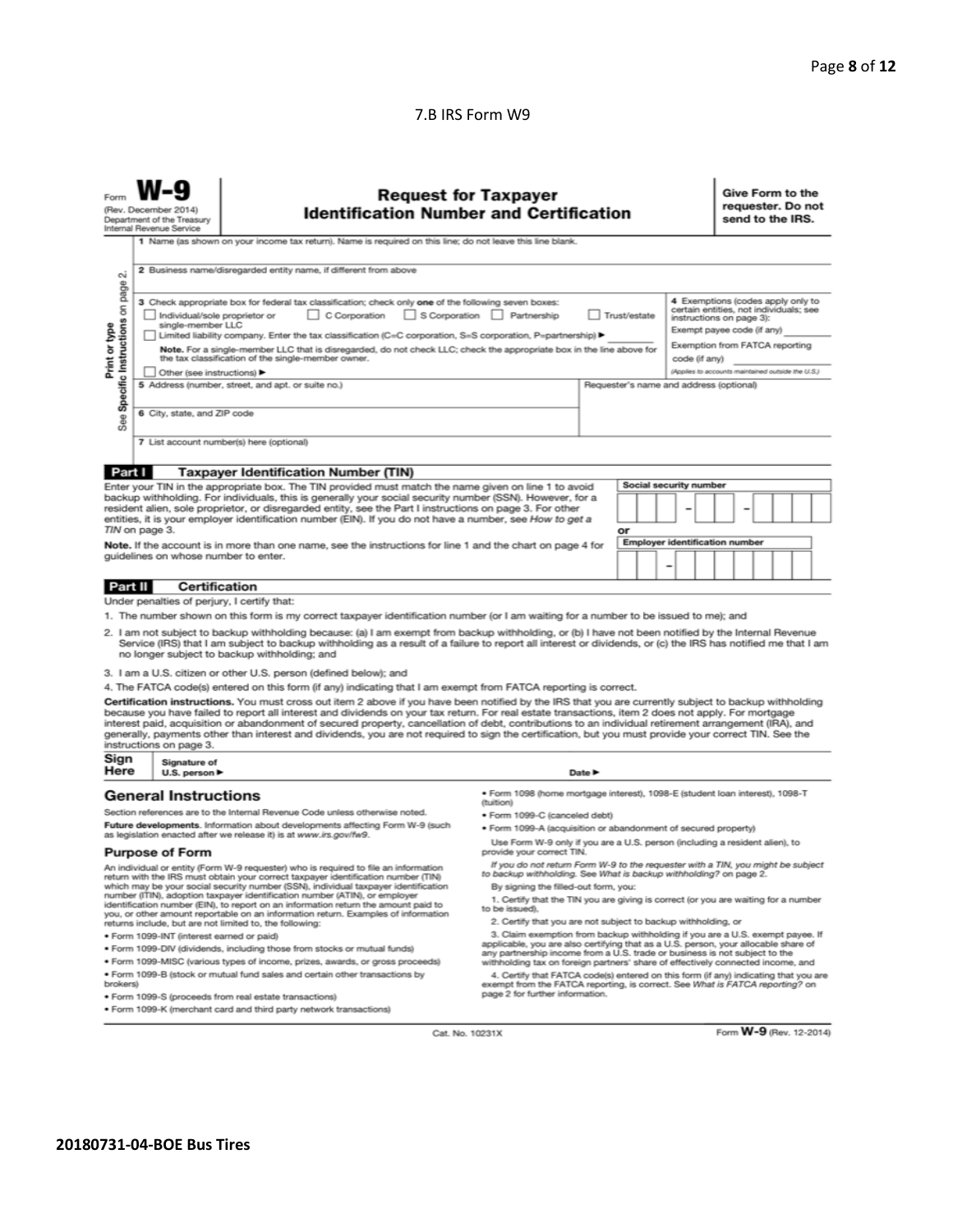#### **ATTACHMENT 7.C – Attestation Re Personnel**

# **ATTESTATION RE PERSONNEL USED IN CONTRACT PERFORMANCE**

| CONTRACTOR LEGAL ENTITY NAME:                                          |  |
|------------------------------------------------------------------------|--|
| FEDERAL EMPLOYER IDENTIFICATION NUMBER:<br>(or Social Security Number) |  |

**The Contractor, identified above, does hereby attest, certify, warrant and assure that the Contractor shall not knowingly utilize the services of an illegal immigrant in the performance of this Contract and shall not knowingly utilize the services of any subcontractor who will utilize the services of an illegal immigrant in the performance of this Contract, T.C.A. § 12-3-309.**

SIGNATURE & DATE:

*NOTICE: This attestation MUST be signed by an individual empowered to contractually bind the Contractor.*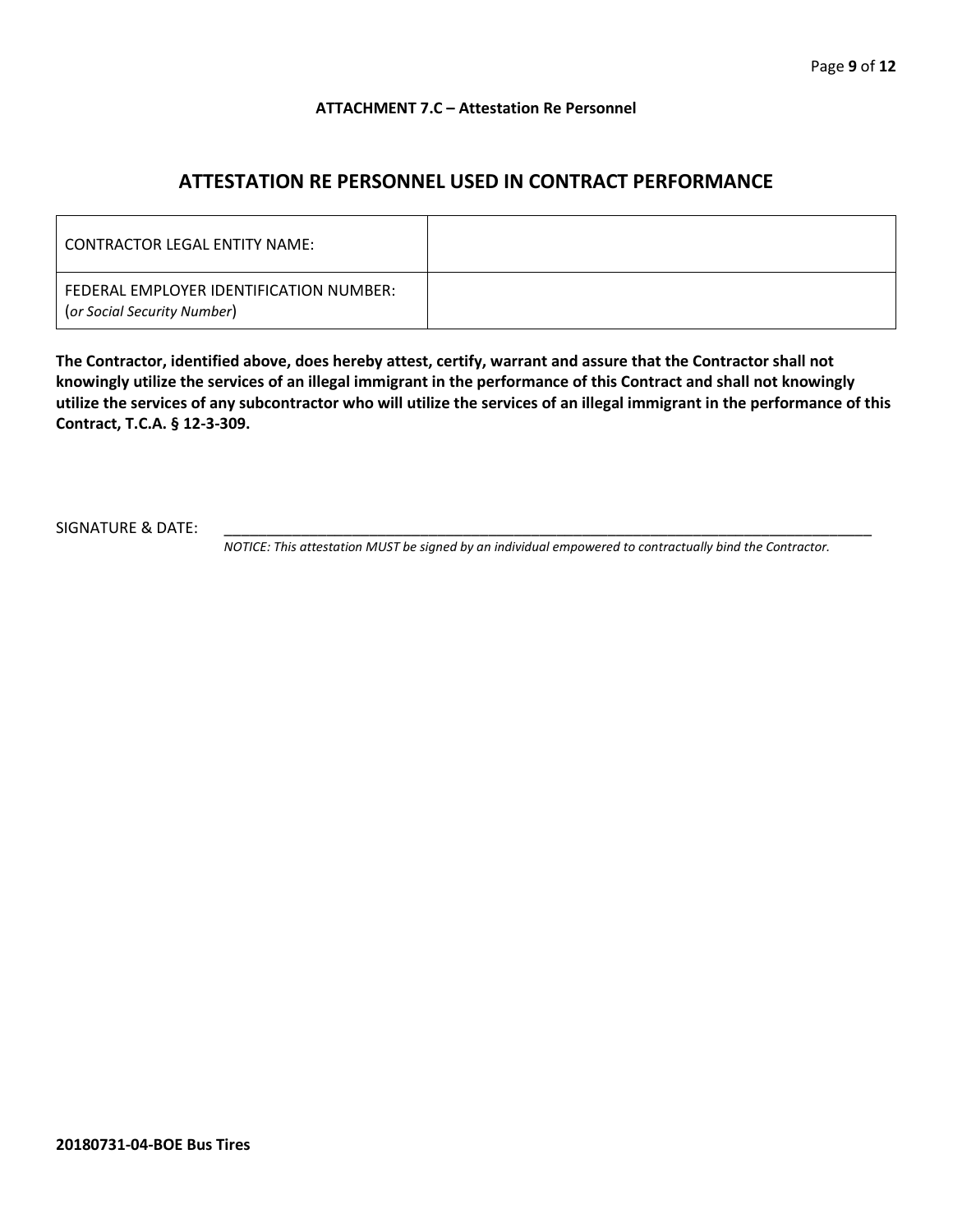#### **ATTACHMENT 7.D – Standard Terms & Conditions SUMNER COUNTY BOARD OF EDUCATION (SCS)**

#### **1. PREPARATION AND SUBMISSION OF BID.**

- **a.** Failure to examine any drawings**,** specifications, or instructions will be at the proposer's risk. Any deviation from the stated terms, conditions and specifications must be coordinated with and approved in writing by the SCS Purchasing Supervisor.
- **b.** ITB SUBMITTAL / SIGNATURE: Proposal shall give the full name and business address of the bidder. If the proposer is a corporation, the name shall be stated as it is in the corporate charter. Proposals must be signed in ink by the proposer's authorized agent. Unsigned proposals will be rejected. Proposals are to be sealed and the outside of the envelope is to reference the ITB number. The person signing the proposal must show their title, and if requested by SCS, must furnish satisfactory proof of his or her authority to bind his or her company in contract. Proposer understands that by submitting a proposal with an authorized signature, it shall constitute an offer to SCS. Proposals must be typewritten or in ink; otherwise they may not be considered. Purchase orders will be issued to the firm name appearing on the W9. Facsimile responses will not be considered.
- **c.** SCS is not responsible for any costs incurred by any vendor pursuant to the ITB. The vendor shall be responsible for all costs incurred in connection with the preparation and submission of its proposal.
- **d.** All proposers must be in compliance with T.C.A. § 62-6-119 at the time of proposal submission and provide evidence of compliance with the applicable provisions of the chapter before such proposal may be considered.
- **e.** Proposals are to be received in the location designated in the ITB no later than the specified date and time. Late submissions will NOT be opened or considered.
- **f.** No erasures permitted. Errors may be crossed out and corrections printed in ink or typewritten adjacent to error and must be initialed in ink by person signing the proposal.
- **g.** Specifications: Reference to available specifications shall be sufficient to make the terms of the specifications binding on the proposer. The use of the name of a manufacturer, or any special brand or make in describing an item does not restrict the proposer to that manufacturer or specific article, unless specifically stated. Comparable products of other manufacturers will be considered if proof of compatibility is contained in the proposal. Proposers are required to notify SCSs Purchasing Supervisor whenever specifications/procedures are not perceived to be fair and open. The articles on which the proposals are submitted must be equal or superior to that specified. Informative and Descriptive Literature: The proposer must show brand or trade names of the articles proposed, when applicable. It shall be the responsibility of the vendor, including vendors whose product is referenced, to furnish with the proposal such specifications, catalog pages, brochures or other data as will provide an adequate basis for determining the quality and functional capabilities of the product offered. Failure to provide this data may be considered valid justification for rejection of proposal.
- **h.** Samples: Samples of items when called for, must be furnished free of expense, and if not destroyed will, upon vendor's request within ten (10) days of proposal opening, be returned at the proposer's expense. Each sample must be labeled with the proposer's name, manufacturer's brand name and number, ITB number and item reference.
- **i.** Time of Performance: The number of calendar days in which delivery is to be made after receipt of order shall be stated in the proposal and may be a factor in making an award, price notwithstanding. If no delivery time is stated in the proposal, proposer agrees that delivery is to be made within two weeks (10 business days) of order.
- **j.** Transportation and delivery charges should be included in the price and be fully prepaid by the vendor to the destination specified in the ITB. Proposal prices shall include delivery of all items F.O.B. destination.
- **k.** New materials and supplies must be delivered unless otherwise specifically stated in the ITB.
- **l.** Alternate/multiple proposals will not be considered unless specifically called for in the ITB.
- **m.** Only proposals submitted on ITB forms furnished by SCS will be considered.
- **n.** By signing the ITB where indicated, the proposer agrees to strictly abide by all local, state and federal statutes and regulations. The proposer further certifies that this proposal is made without collusion or fraud.
- **o.** Error in Proposal. In case of error in the extension of prices in the proposal, the unit price will govern. Late submissions will NOT be opened or considered. Proposers are cautioned to verify their proposals before submission, as amendments received after the ITB deadline will not be considered. No proposal shall be altered, amended or withdrawn after opening. After proposal opening, a proposer may withdraw a proposal only when there is obvious clerical error such as a misplaced decimal point, or when enforcement of the proposal would impose unconscionable hardship due to an error in the proposal resulting in a quotation substantially below the other proposals received. Proposal withdrawals will be considered only upon written request of the proposer.

#### **20180731-04-BOE Bus Tires**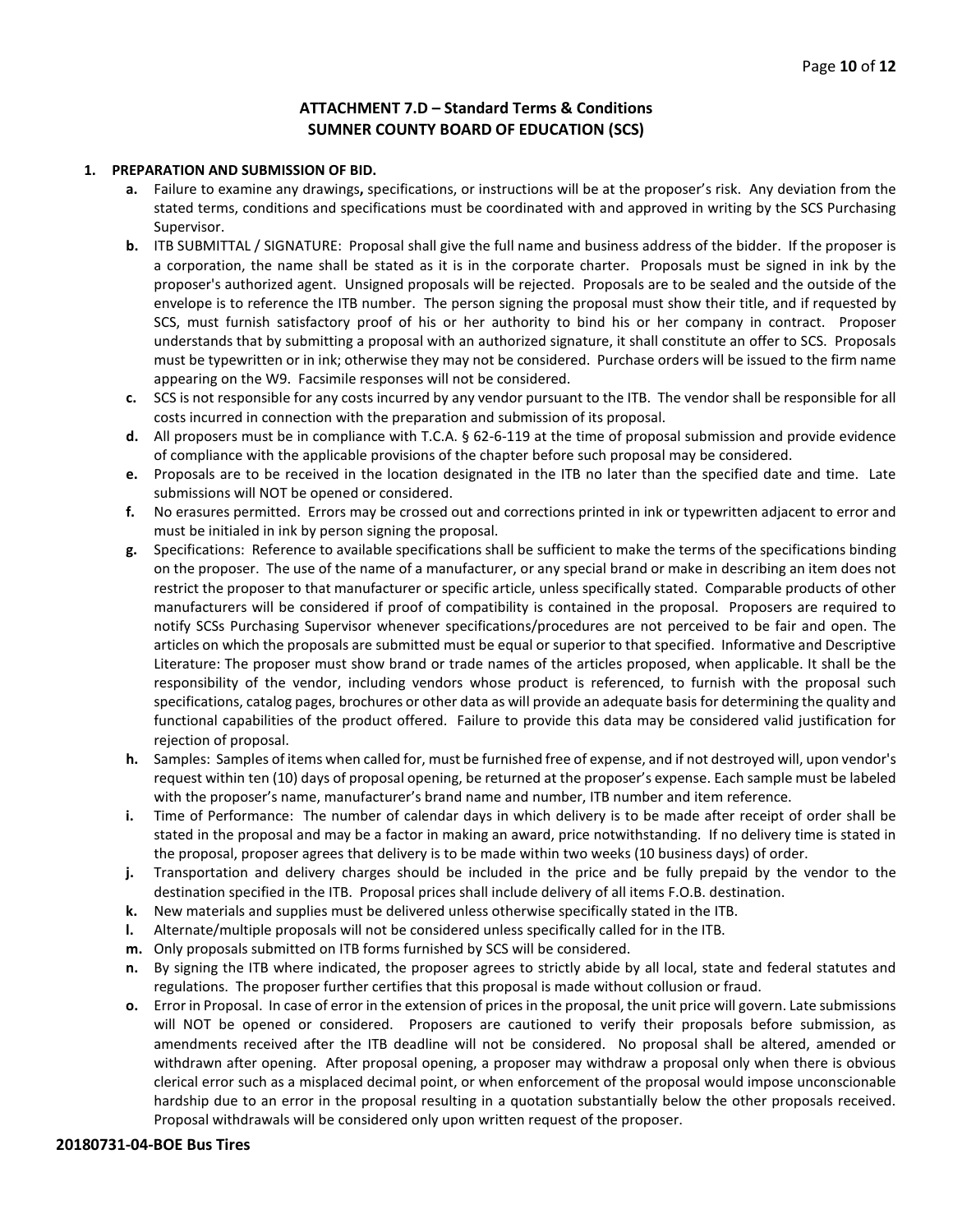- **2. OPEN RECORDS.** In order to comply with the provisions of the Tennessee Open Records Act, all proposals will be publicly opened and are subject to public inspection after the award upon written request. Proposers may be present at ITB opening. Summary information will be posted the SCS website, www.sumnerschools.org under the Invitation to Bid link.
- **3. ACCEPTANCE AND AWARD.** SCS reserves the right to reject any and all proposals and to waive any informality in proposals and, unless otherwise specified by the proposers to accept any item in the proposal. Action to reject all proposals shall be taken for unreasonably high prices, errors in the bid documents, cessation of need, unavailability of funds, or any other reason approved by SCS.
	- **a.** Contracts and purchases will be made with the lowest, responsive, responsible, qualified proposer. The quality of the articles to be supplied, their conformity with the specifications, their suitability to the requirements of the Institution, cash discount offered, and the delivery terms will be taken into consideration.
	- **b.** Any deviation from these stated terms, specifications and conditions must be coordinated with and approved in writing by the Purchasing Supervisor.
	- **c.** Prices quoted on the response (if any) are to be considered firm and binding until the said equipment, supplies or services are in the possession of SCS.
	- **d.** SCS reserves the right to order more or less than the quantity listed in the proposal.
	- **e.** If a proposal fails to state a time within which a proposal must be accepted, it is understood and agreed that SCS shall have ninety (90) days to accept.
	- **f.** No purchase or contract is authorized or valid until the issuance of a SCS purchase order in accordance with SCS policy. No SCS employee is authorized to purchase equipment, supplies or services prior to the issuance of such a purchase order.
	- **g.** The contract may not be assigned without written SCS consent.
	- **h.** If the appropriate space is marked on the ITB, other Institutions (such as State, Local and/or Public Agencies) may purchase off the contract during the same period as SCS.
	- **i.** The awarded proposer will be required to post a performance and payment bond in the amount of 25% of the contract price if it exceeds \$100,000 as stated by T.C.A. §12-4-201.
	- **j.** If the project cost is in excess of \$25,000 a performance bond must be secured by the requesting part in an amount equal to the market improvement value.
- **4. PAYMENT**. Payment terms must be specified in the proposal, including any discounts for early payment. Partial payments will not be approved unless justification for such payment can be shown. Terms will be NET 30 days. Payment will not be made until the conditions and specifications of the ITB are inspected and approved as conforming by persons appointed by SCS.
- **5. DEFAULT OF SELECTED VENDOR.** In case of vendor default, SCS may procure the articles or services from other sources and hold the defaulting vendor responsible for any resulting cost. If the awarded vendor violates any terms of their proposal, the contract, SCS policy or any law, they may be disqualified from submitting proposals for a period of two years for minor violations or longer for major violations. Proposals from disqualified bidders will not be accepted during the period of disqualification.
- **6. INSPECTION OF PURCHASES.** Articles received which are not equivalent will not be accepted and will be picked up by the vendor or returned to vendor, shipping charges collect. SCS shall have a reasonable period in which to inspect and accept or reject materials without liability. If necessity requires SCS to use nonconforming materials, an appropriate reduction in payment may be made.
- **7. TAXES.** SCS is tax exempt; do not include taxes in quotation. Vendors making improvements or additions to or performing repair work on real property for SCS are liable for any applicable sales or use tax on tangible personal property used in connection with the contract or furnished to vendors by the state for use under the contract.
- **8. NONDISCRIMINATION.** SCS is an equal opportunity employer. SCS and bidder agree to comply with Titles VI and VII of the Civil Rights Act of 1964, Title IX of the Education Amendments of 1972, Section 504 of the Rehabilitation Act of 1973, Executive Order 11,246, the Americans with Disabilities Act of 1990 and the related regulations to each. Each party assures that it will not discriminate against any individual including, but not limited to employees or applicants for employment and/or students, because of race, religion, creed, color, sex, age, disability, veteran status or national origin. In the event that any claims should arise with regards to violations of any such local, state or federal law, statues, rule or regulations, the vendor will indemnify and hold SCS harmless for any damages, including court costs or attorney fees, which might be incurred.

#### **20180731-04-BOE Bus Tires**